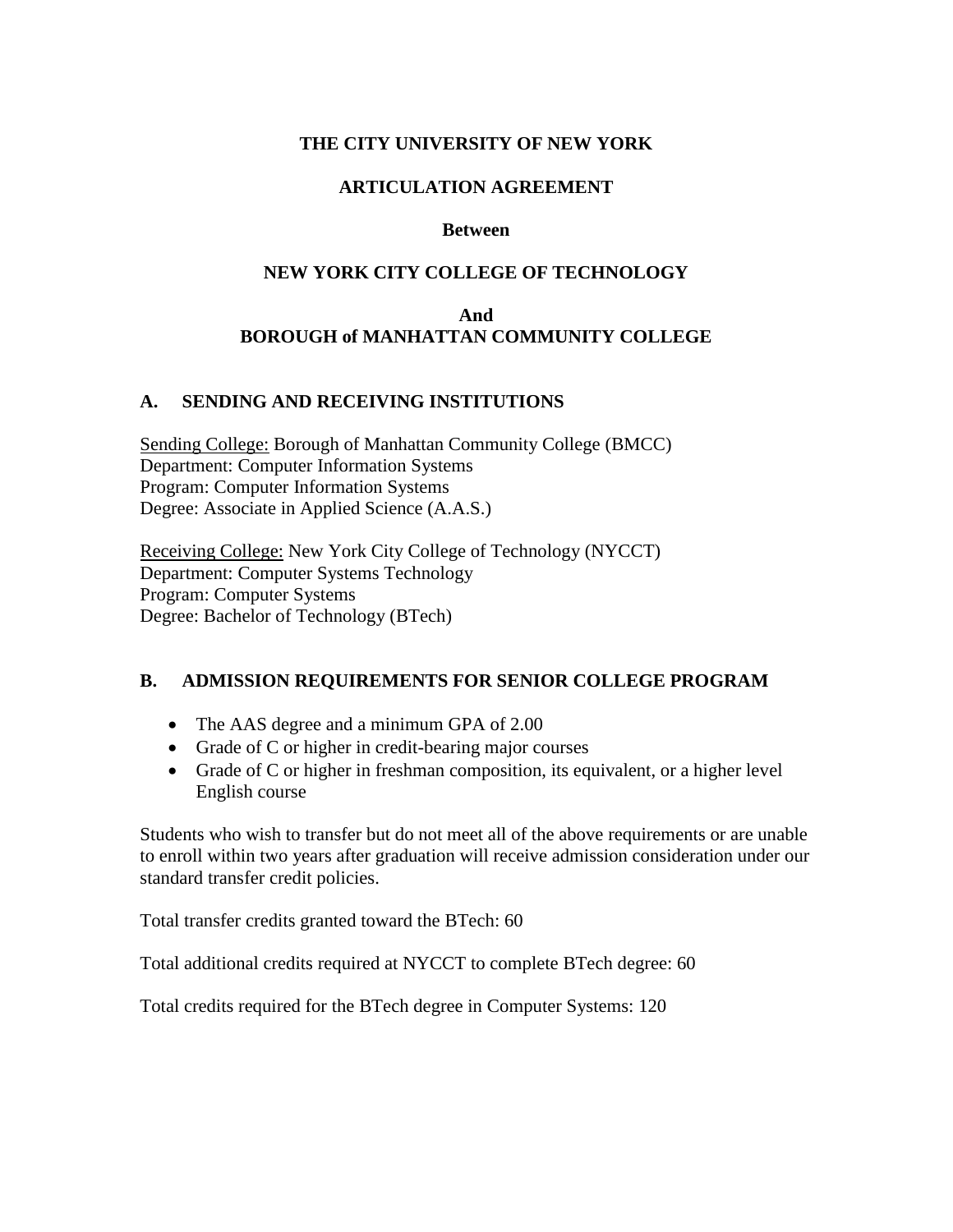## **C. REQUIREMENTS OF BMCC AAS IN COMPUTER INFORMATION SYSTEMS DEGREE TRANSFER CREDITS AWARDED**

| <b>Common Core</b>                                 |                |
|----------------------------------------------------|----------------|
| <b>Required Common Core</b>                        |                |
| <b>ENG101 English Composition I</b>                | 3              |
| <b>ENG201</b> Introduction to Literature           | 3              |
| MAT150 OR MAT200 OR MAT206 ORMAT301 (QR)           | $\overline{4}$ |
| AST110 OR PHY110 (LPS)                             | $\overline{4}$ |
| <b>Total required Common Core</b>                  | 14             |
| <b>Flexible Core</b>                               |                |
| Select Two from Flexible Core                      | 6              |
| CSC110 Computer Programming I (SW)                 | 4              |
|                                                    |                |
| <b>Total Flexible Core</b>                         | 10             |
| <b>Curriculum Requirements</b>                     |                |
| <b>CSC210 Computer Programming II</b>              | 4              |
| <b>ACC122 Accounting Principle I</b>               | 3              |
| CIS395 Database Systems I                          | $\overline{4}$ |
| CIS495 Database Systems II                         | $\overline{3}$ |
| <b>CIS345 Telecommunication Networks I</b>         | $\overline{4}$ |
| CIS440 UNIX                                        | $\overline{3}$ |
| CIS385 Web Programming I                           | $\overline{3}$ |
| CIS485 Web Programming II                          | $\overline{3}$ |
| <b>BUS104</b> Introduction to Business             | 3              |
| $\alpha$                                           |                |
| <b>BUS200 Business Organization and Management</b> |                |
|                                                    |                |
| Electives (from ACC, BUS, CIS, CSC)                | 6              |
| <b>Total Curriculum Credits</b>                    | 36             |
| <b>Total Program Credits</b>                       | 60             |

# **D. SENIOR COLLEGEUPPER DIVISION COURSE REMAINING FOR BACCALAUREATE DEGREE**

Courses students will be required to take at NYCCT after completing AAS in Computer Information Systems:

| Computer Systems program-specific Degree Requirement and Electives |  |
|--------------------------------------------------------------------|--|
| Curriculum Requirements                                            |  |
| CST4800 Project Management                                         |  |
| CST4900 Internship or CST4905                                      |  |
| Complete One of Following Four Tracks:                             |  |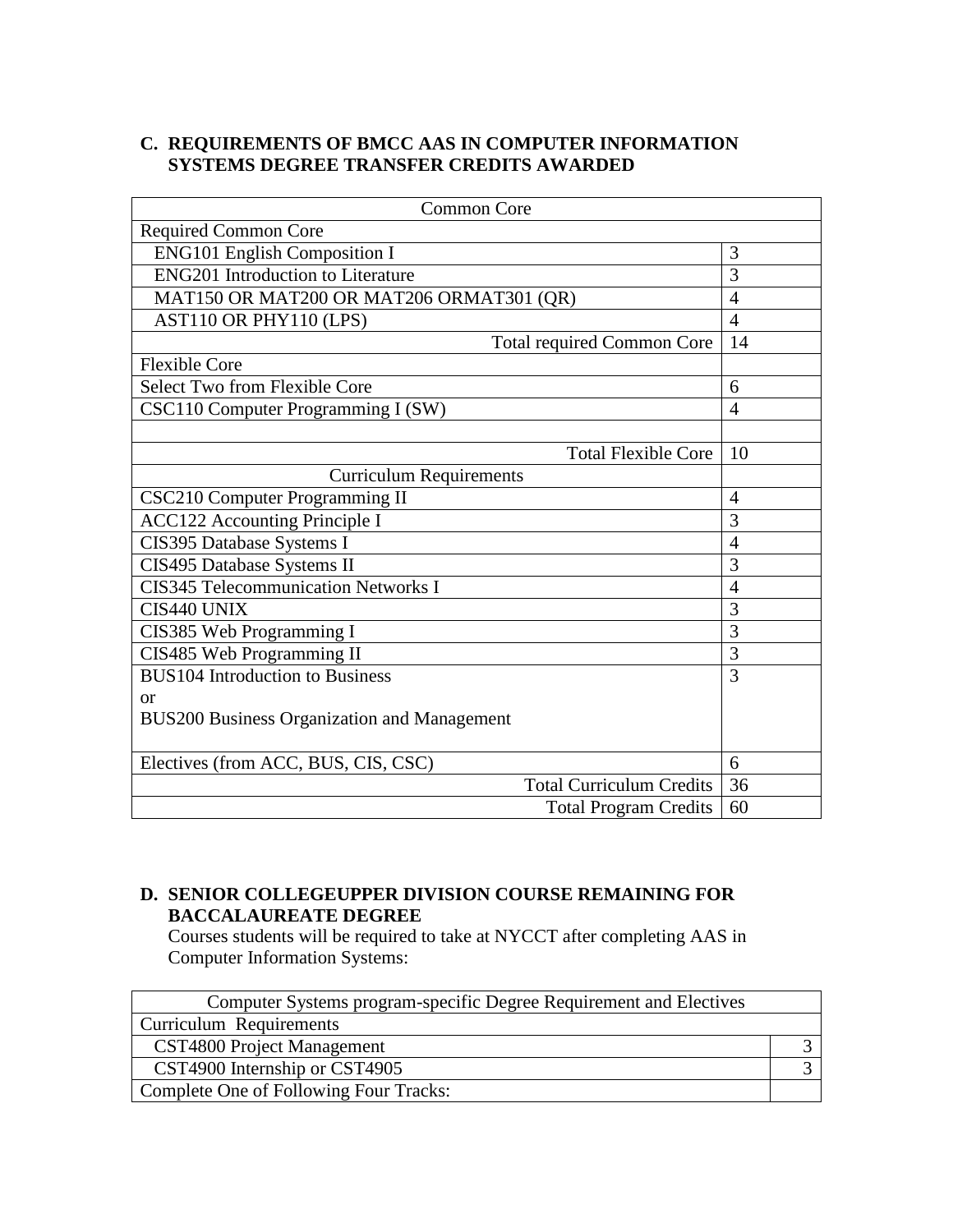| Database                                            |                |
|-----------------------------------------------------|----------------|
| CST3504 Database Design                             | 3              |
| CST2406 or CST3606                                  | 3              |
| CST3604 Quality Database Implementation             | 3              |
| CST3613 Application Development with Databases      | $\overline{3}$ |
| CST4704 Data Warehousing                            | 3              |
| CST4714 Database Administration                     | $\overline{3}$ |
| CST4724 Data On The Web                             | $\overline{3}$ |
| Two Major Electives**                               | 6              |
| Network and Security                                |                |
| CST2405 or CST2415 * System Administration          | 3              |
| CST3507 Advanced Single-LAN Concepts                | $\overline{3}$ |
| CST3607 Interconnectivity                           | $\overline{3}$ |
| CST3610 Network Security Fundamentals               | $\overline{3}$ |
| CST4707 The LAN-Internet Connection                 | $\overline{3}$ |
| CST4710 Advanced Security Technologies              | $\overline{3}$ |
| CST4715 Advanced Topics in System Administration    | $\overline{3}$ |
| CST3523 Task Automation in System Administration    | $\overline{3}$ |
| One Major Elective**                                | 3              |
| <b>IT</b> Operation                                 |                |
| CST2405 or CST2415 *                                | 3              |
| CST3507 Advanced Single-LAN Concepts                | $\overline{3}$ |
| CST3610 Network Security Fundamentals               | $\overline{3}$ |
| CST3605 Virtualization                              | $\overline{3}$ |
| <b>CST3615</b> Enterprise Applications              | $\overline{3}$ |
| <b>CST4700 IT Service Management</b>                | $\overline{3}$ |
| CST4714 Database administration                     | $\overline{3}$ |
| CST4709 Installing and Maintaining Web Servers      | $\overline{3}$ |
| One Major Elective**                                | 3              |
| <b>Software Development</b>                         |                |
| CST3513 Object-Oriented Programming                 | 3              |
| CST3519 Advanced Client Technology                  | $\mathfrak{Z}$ |
| CST3613 Application Development with Databases      | $\mathfrak{Z}$ |
| CST3606 Object-Oriented Systems Analysis and Design | $\overline{3}$ |
| CST4708 Software Development and .NET Framework     | $\overline{3}$ |
| *CST2301 Multimedia and Mobile Device Programming   | 3              |
| CST4713 Dynamic Web Development: Servlets and JSP   | 3              |
| Two Major Electives**                               | $\overline{6}$ |
| <b>Total Major Requirements:</b>                    | 33             |
| <b>Additional Required Credits</b>                  |                |
| <b>ENG3773</b>                                      | 3              |
| <b>BUS3525</b>                                      | 3              |
| Interdisciplinary course                            | $\overline{3}$ |
| PSY2404                                             | $\overline{3}$ |